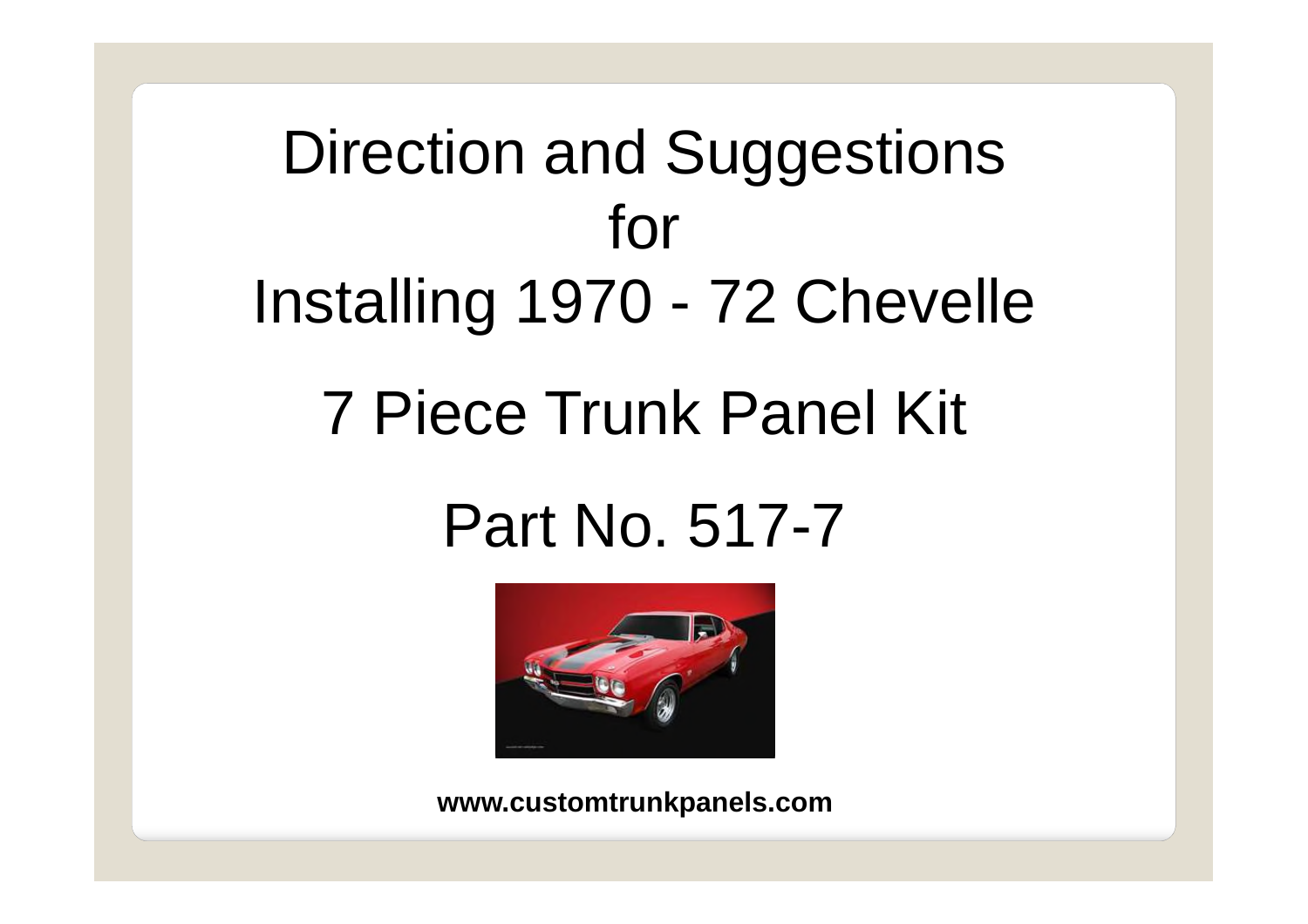### *Please Read First; Test Fit All Panels Before Upholstery.*

Test fit the panels in your car before you upholster them. Based on your particular car, you may find it necessary to custom-trim here and there. Also depending upon the type of material you choose to cover the trunk kit panels, how much foam you add or how you decide to custom finish your panels. If you find it necessary, a quick trim adjustment using an electric sander with 80 grit paper or a rasp file is all that will be required.

For some installations, it will be necessary to remove the spare tire hold down brackets using a cutoff wheel.

A typical stock trunk area are in most sedans and hardtops. This is where the installation process is the same, regardless. Trim sanding is all that will be needed. No fasteners are needed, it is tension that holds the panel in place. For convertible, it will be necessary to trim the panels.

Tech help line, 330-565-4688

### *Thank you for ordering our upholstery trunk panels.*



**www.customtrunkpanels.com**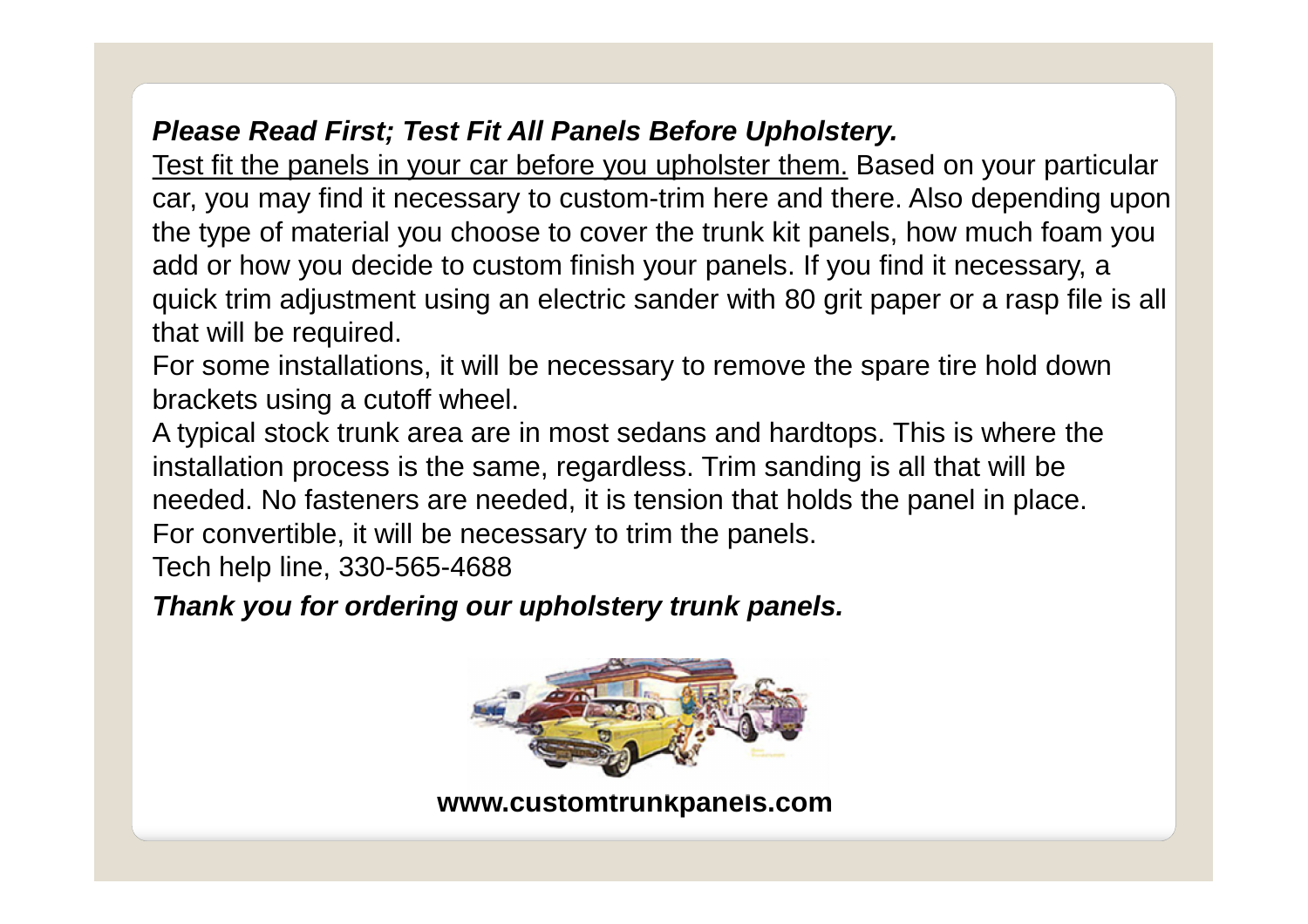This is a picture of the bottom floor panel and two side panels for the Chevelle. There are 7 pieces to this kit. The one piece that is optional is the smallest piece in the kit and it fits up against the back wall of the trunk. You can use it or you can carpet up the back without using this 5<sup>th</sup> piece, it's your option. I suggest that a piece of carpeting material is put down first and glued across the back of the trunk, near the trunk latch, this is only a suggestion, then put the panel down as directed. The panel is big and needs to be placed in the trunk right side first. Set the panel on the floor of the trunk then slide it back toward the rear of the trunk.



The Chevelle trunk for the trunk panel kit. You can leave the hold down bracet in palce if you want. This trunk had it left in place.



The first piece is the floor and should fit against the bottom of the fender well on both sides.



The left side is next and should be snug against the rear tail light housing area. The top of the panel should be inside the the trunk lip.



Do the same exact setup on the right side panel.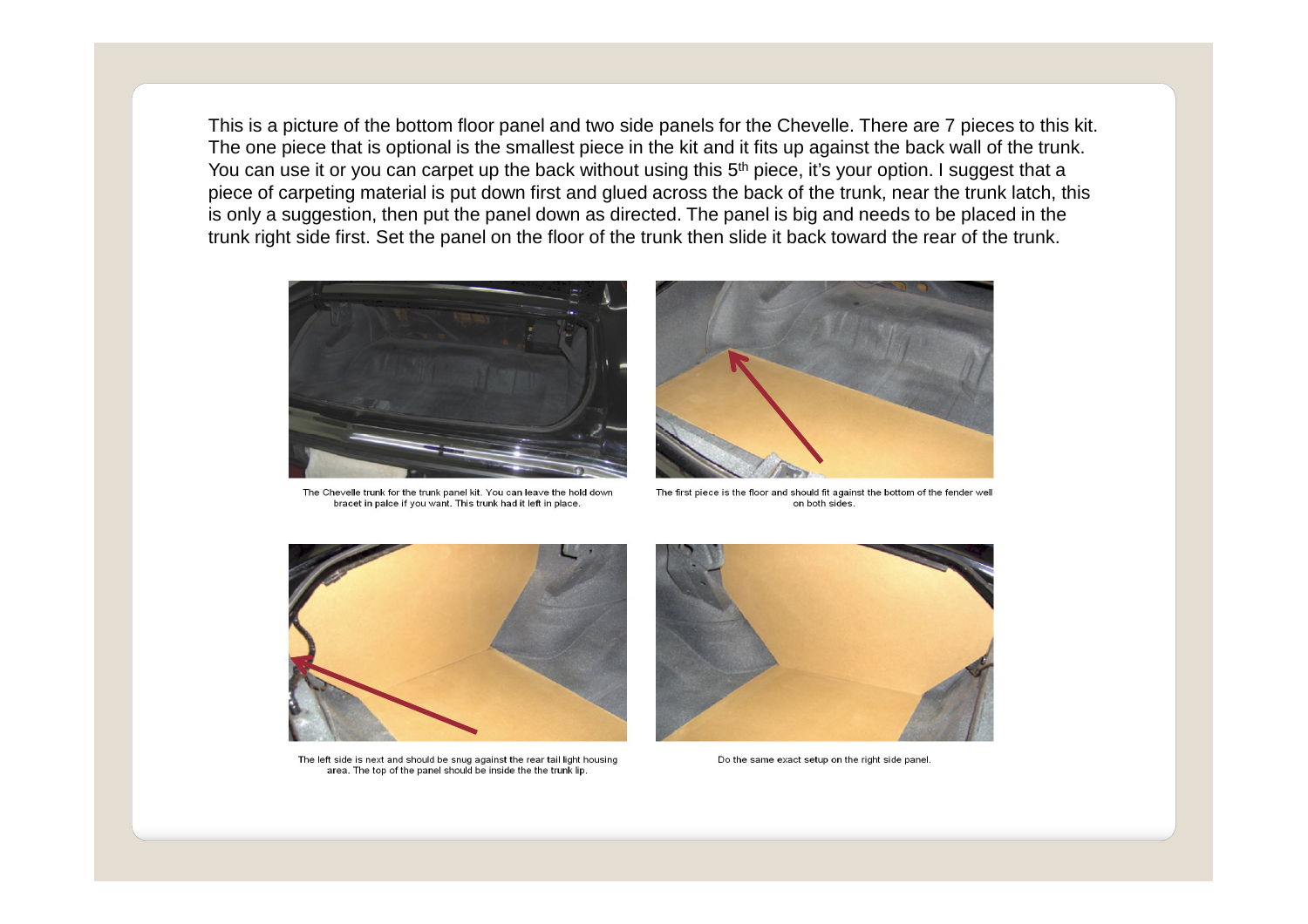This is the next to last panel to go in. It's the back panel with the cutout for the hinges. Put it into the trunk by tilting the top toward the trunk latch and then slide it up and into place. It may get tricky here trying to keep the sides in place and getting the back panel where it belongs. The last panel fits against the rear of the trunk under the latch. The panels fit much tighter with material on them and will not move once set into place. Please Note: Adjustments to the panels fit can be made with a rasp or a orbital sander using 80 grit sanding paper.



The next panel in is the back panel with the notchs for the hinges. Tilt the panel toward the back and then tilt into place under each hinge.



Note how the panels fit when the panel is in the right place of the trunk lip. See arrow.



The last panel is the rear panel that fits under the trunk latch hold down. The panels may need to be sanded down if using thick material.



There not be enough clearance or the panels and will fill in once al the holstery is in place. You not need to sand to fit precisely.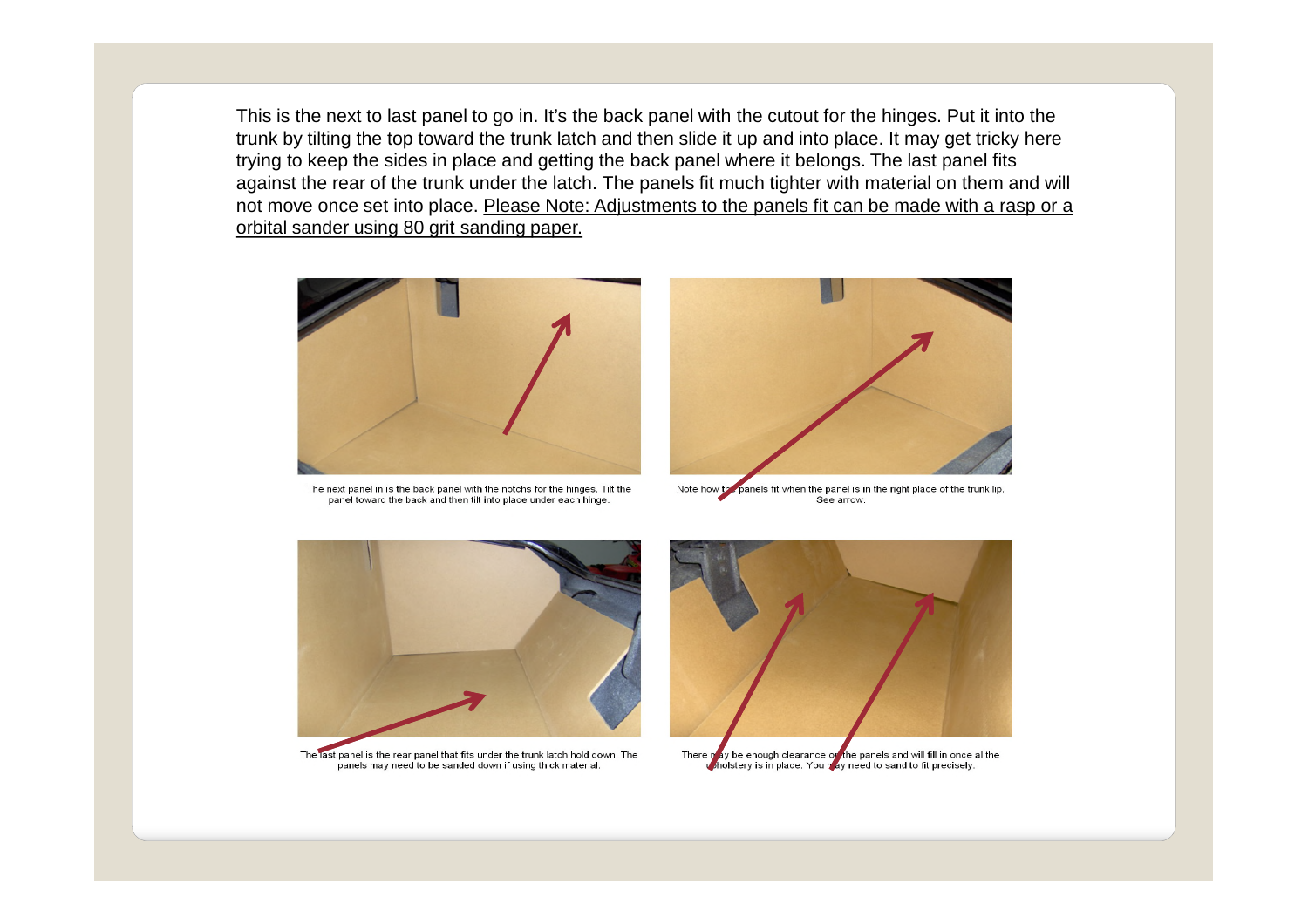#### **This is an update;**

The back panel for the 70 to 72 Chevelle has been upgraded and now fits the back latch area more completely. The back panel will reach all the way to the lip of the rear edge of the trunk. There are two new pieces that will fit on the lip edge of the trunk. The 2 small pieces will cover the light plugs in the lip edge of the trunk. The only change you will need to make is to orient this panel to fit on top edge of the floor of the trunk. The small pieces are attached with upholstery tape so that they will fold over, the tape can be carefully removed and replaced with upholstery to match the material in the rest of the trunk.



New pieces will fit in these areas of the lip edge of the trunk. The new pieces will cover the plug for the lights in the lip edge. Also note that the side panels fit up against the back latch panel.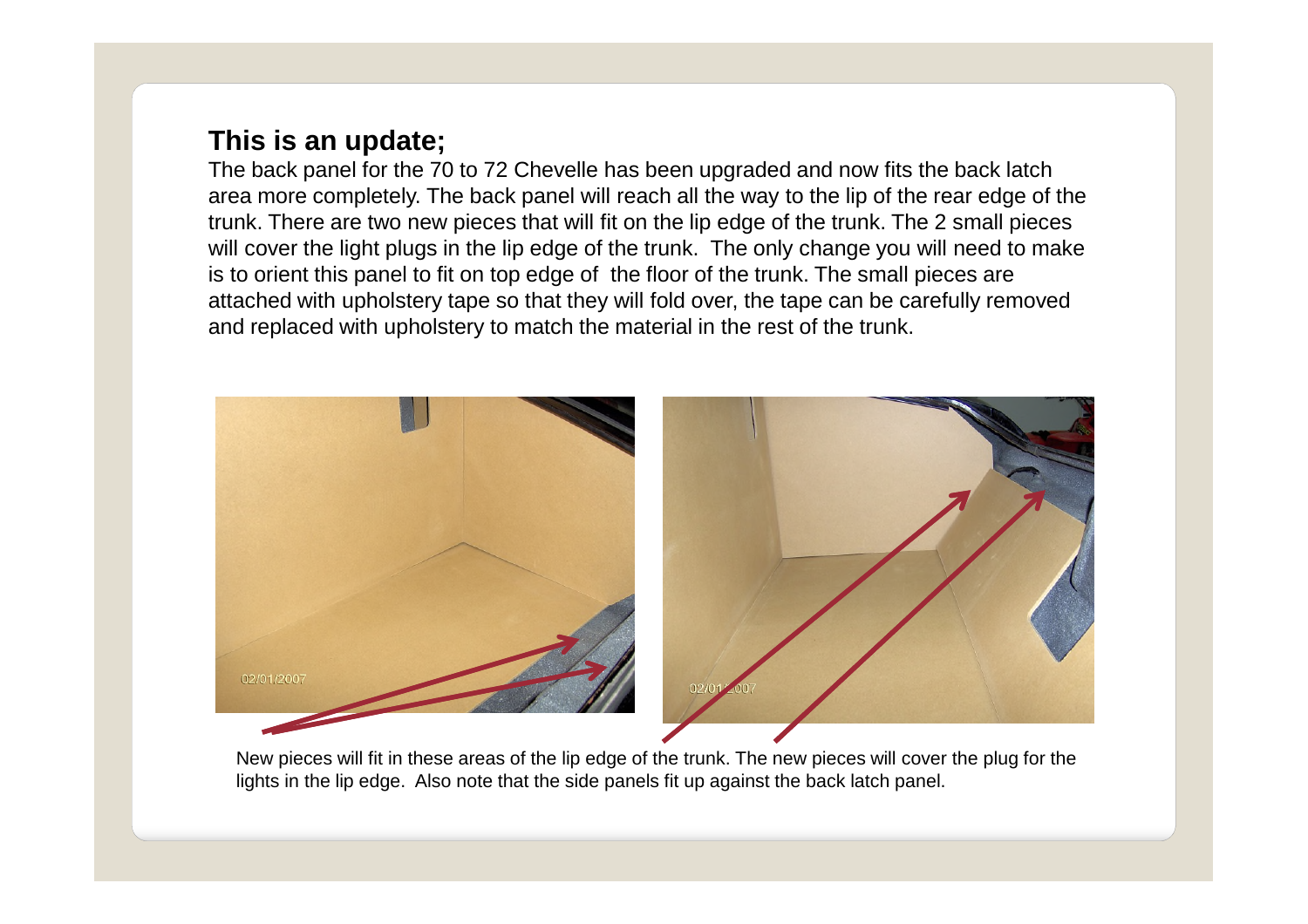This is the new trunk latch panel with fold down pieces that fit on the rear trunk ledge shown in the previous page. Use this picture as a reference to place these correctly. These fold down pieces are matched, flat edge to flat edge as shown in the  $\leftarrow$ picture. The rounded edge is the part that goes up on the lip of the trunk. Upholstery matching the rest of the trunk can be put in place to make a blended look.



Enjoy your new upholstered trunk.